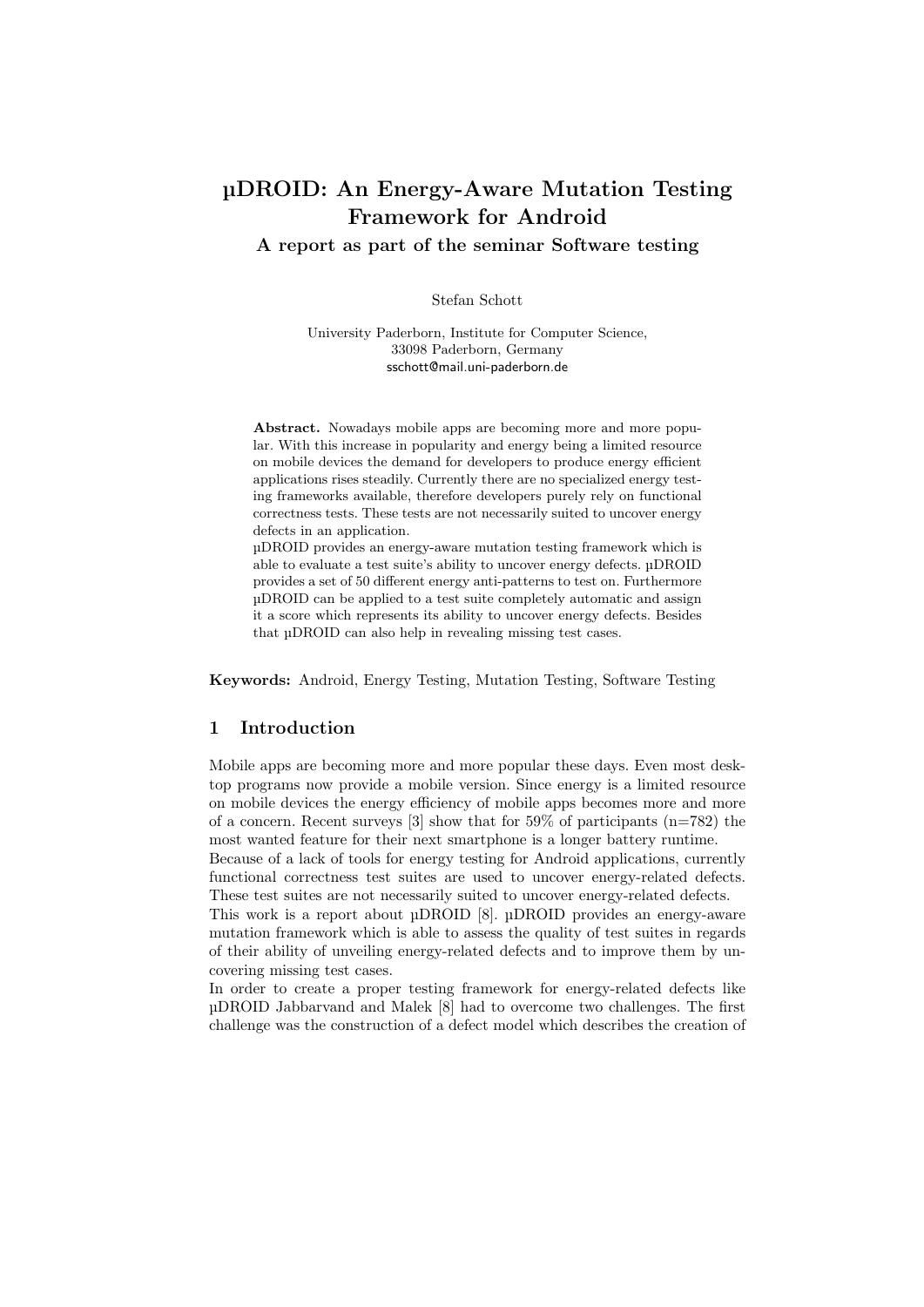the different app mutants. In order to construct this defect model an extensive list of energy anti-patterns in Android has been collected and analyzed. The second challenge was the creation of an automatic oracle which can automatically compare the results of the mutation tests of µDROID without the developer having to compare these results manually and thus saving time and resources.

In Section 2 important concepts regarding mutation testing and Android activities are explained, which are needed in order to understand the µDROID framework. Section 3 shows an overview of the individual components of the µDROID framework and describes them in detail. An overview of related literature is given in Section 4. The final section contains the conclusion which summarizes the topics presented in this paper and shows an evaluation of µDROID for use in practice.

## 2 Fundamentals

This section describes some basic concepts like mutation testing (section 2.1) and the Android activity lifecycle (section 2.2) which are needed in order to understand the functionality principle of µDROID.

### 2.1 Mutation Testing

Mutation testing is a technique that is used to evaluate a test suite's ability to uncover defects of the program under test and discover missing test cases. This approach generates so called mutants from the program under test which are each seeded with a small artificial defect that developers commonly make during development. These artificial defects are called mutation operators. Mutation operators can either be based on a defect model which is a set of rules that represents commonly made mistakes by developers or they can be based on the syntactical mutation of elements of the programming language (e.g. replace a less-than operator by a less-than-or-equal operator) [9].



Fig. 1. Mutation testing procedure

Figure 1 describes the procedure of mutation testing. At first the test suite you want to test is executed on the original program and each mutant. Then the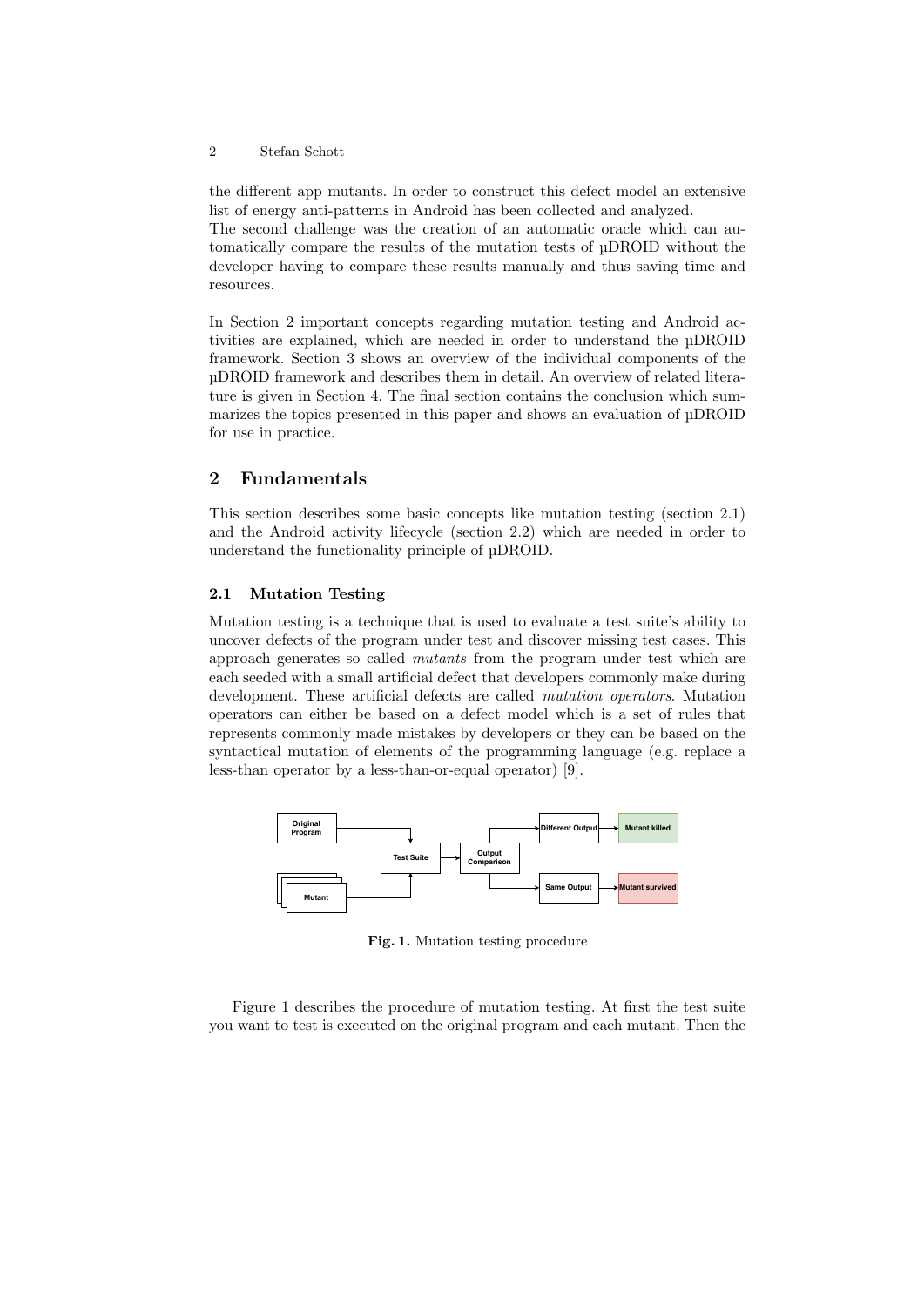outputs of the original program and the mutants get compared. If the original program and the mutant produce different outputs the mutant is detected which is also known as killing the mutant. If the outputs are the same the mutant is not detected and the mutant survived.



Fig. 2. Mutation testing example

Figure 2 illustrates an example. The mutant replaced the less-than operator by a less-than-or-equal operator from the original program. After executing our test suite on the original program and the mutant the outputs are compared. If the test suite tests for the case  $a = b$  the original program and the mutant produce different outputs (the mutant prints an x, the original program does not). This means the mutant was killed. If the test suite does not test for the case  $a = b$  the original program and the mutant produce the same output which means the introduced defect in the mutant was not detected and the mutant survived. This tells us that our test suite is missing the important test case  $a = b$ and therefore should be improved.

#### 2.2 Android Activity Lifecycle

Unlike most other programming paradigms which execute a  $main()$  method after starting a program and calling different functions from it, that are often used for desktop programs, an Android application consists of multiple activites which are each responsible for a set of specific tasks. This is due to a mobile application often having different entry points to the application depending on the context of its usage. If you open your email application directly from your home screen it shows a list of your received emails. If you click on an email address your email application is opened with the screen for writing an email [2].

Figure 3 shows the Android activity lifecycle. An activity can be in multiple states during its lifetime. After launching, the activity transitions through the green states until it is fully launched and reaches the Resumed state. Prior to reaching a new state a callback method is invoked. For example the onCreate() method is called before the activity transitions from the Launch to the Created state. Functions that need to be performed before presenting the activity to the user can be implemented or called in the onCreate() method. An activity can also be paused and resumed later on. After an activity is done with its task the onDestroy() method will be called and the activity will be destroyed [1].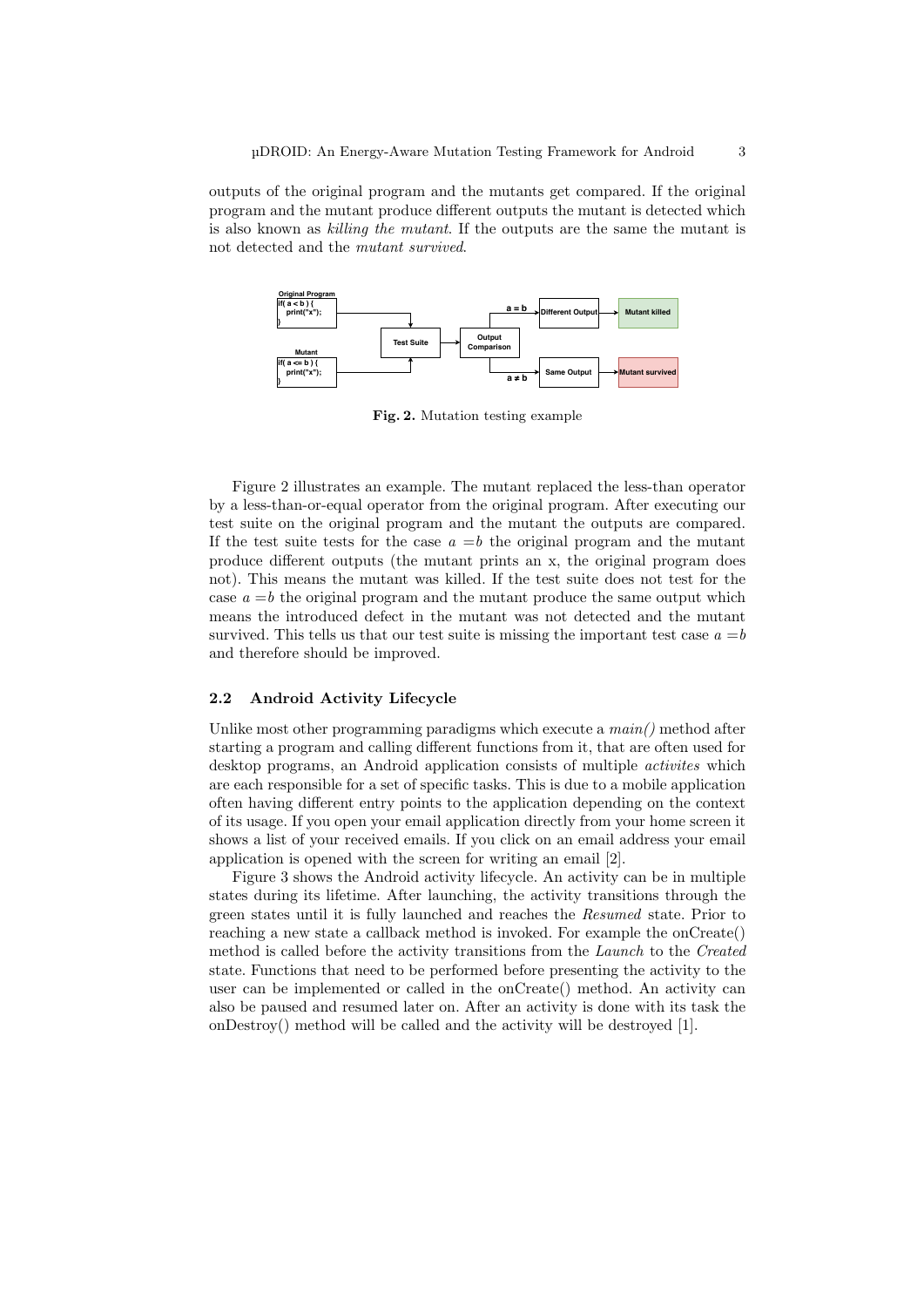

Fig. 3. Android Activity Lifecycle, based on [1]

## 3 µDROID Framework

Figure 4 shows the complete framework of µDROID. The procedure of µDROID starts with an eclipse plugin (section 3.2) which receives the source code of the original Android app and the set of mutation operators (section 3.1), that describes the rules for the mutations, as input and then generates the individual mutants out of these inputs. Then the runner/profiler (section 3.3) executes the test suite that should be assessed by µDROID on the original app and the generated mutants. The runner/profiler produces power traces, which show the energy consumption of the app over a certain amount of time, as output. These power traces are then analyzed and compared to each other by the analysis engine (section 3.4). Based on the results of the analysis engine a mutation score (section 3.5) is computed which represents the final output of the µDROID framework. The eclipse plugin and the analysis engine are executed on a desktop computer, while the runner/profiler and the test suite are executed directly on the Android device.

In the following sections each component as well as the inputs and outputs of the µDROID framework will be explained in detail.



Fig. 4. µDROID framework overview [8]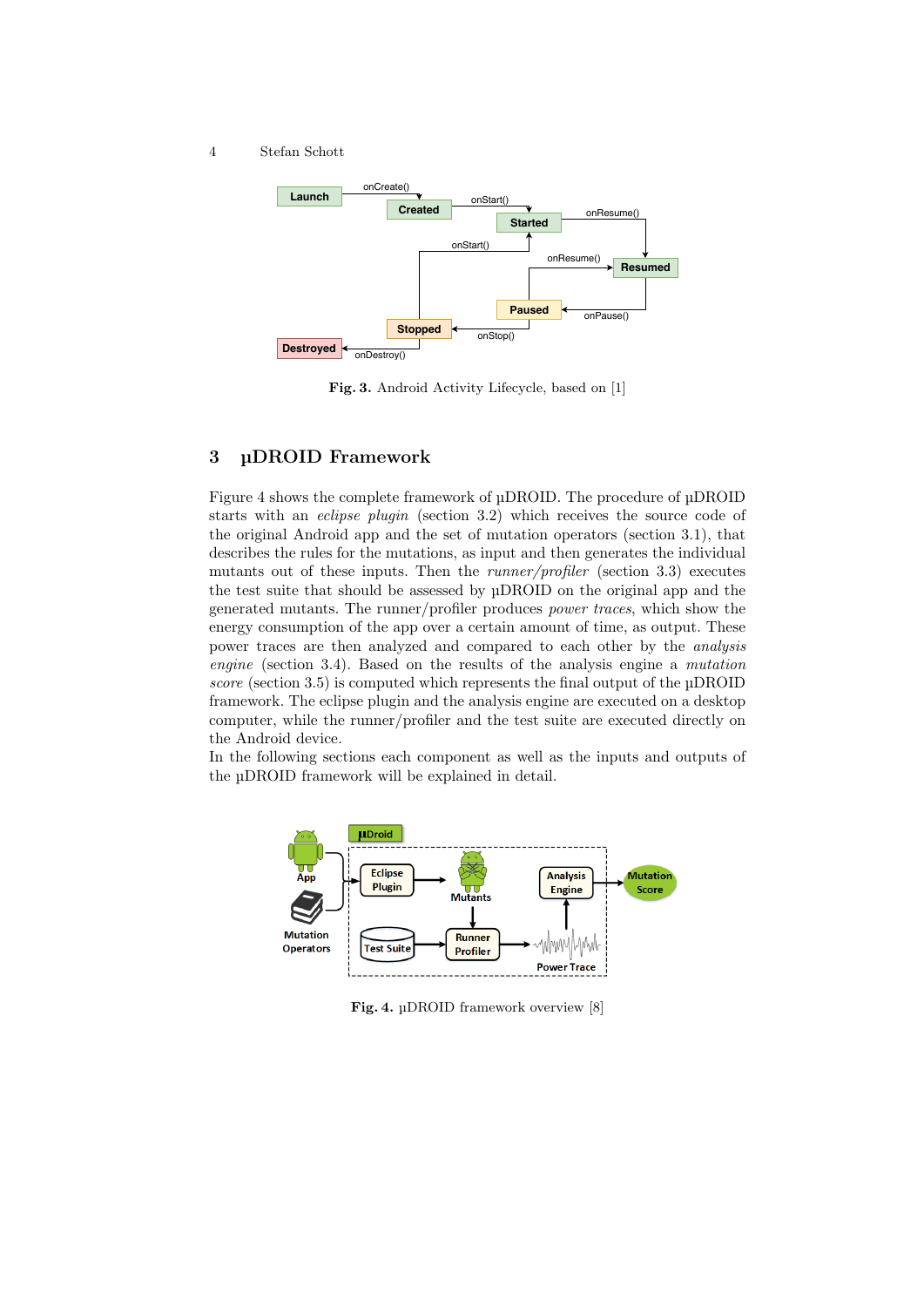#### 3.1 Mutation Operators

The mutation operators describe how energy defects are introduced into the mutants source code. µDROID provides a total of 50 mutation operators which are divided into six classes.

#### Connectivity Mutation Operators

Connectivity mutation operators introduce energy defects which are related to WiFi, radio or Bluetooth usage. Figure 5 and 6 show the application of a connectivity mutation operator.

Downloading a big file using mobile data consumes a lot more energy than downloading it using WiFi. Therefore the developer should always check if WiFi is enabled before downloading a big file. The mutation operator from the example removes this check and replaces it by a true statement. If the test suite never disables WiFi and always performs its tests using WiFi instead of mobile data the power traces of the mutant and the original app will look the same and therefore the mutant survives. This behaviour can be observed in figure 5. Figure 6 illustrates the test suite disabling WiFi during testing. If WiFi is disabled the mutants power trace will be a lot bigger than the original apps power trace, therefore killing the mutant. If the mutant with this mutation operator survives all tests of the test suite it tells the developer that his test suite is missing test cases which disable WiFi usage.



Fig. 5. WiFi always enabled in test



#### Location Mutation Operators

Location mutation operators introduce energy defects which are commonly made during obtaining the devices location. Figure 7 illustrates the procedure to obtain a location in Android. During activity creation a LocationListener has to be registered. It then continues to update the devices location until it is unregistered. Figure 8 shows the introduction of a location mutant operator. The mutation operator removes the unregistration of the LocationListener in line 10, when the activity is destroyed. This causes the mutant to update the location of the device even though the location is not needed anymore after the destruction of the TrackActivity. In order to kill the mutant the test suite has to continue to mock locations even after the TrackActivity was already destroyed.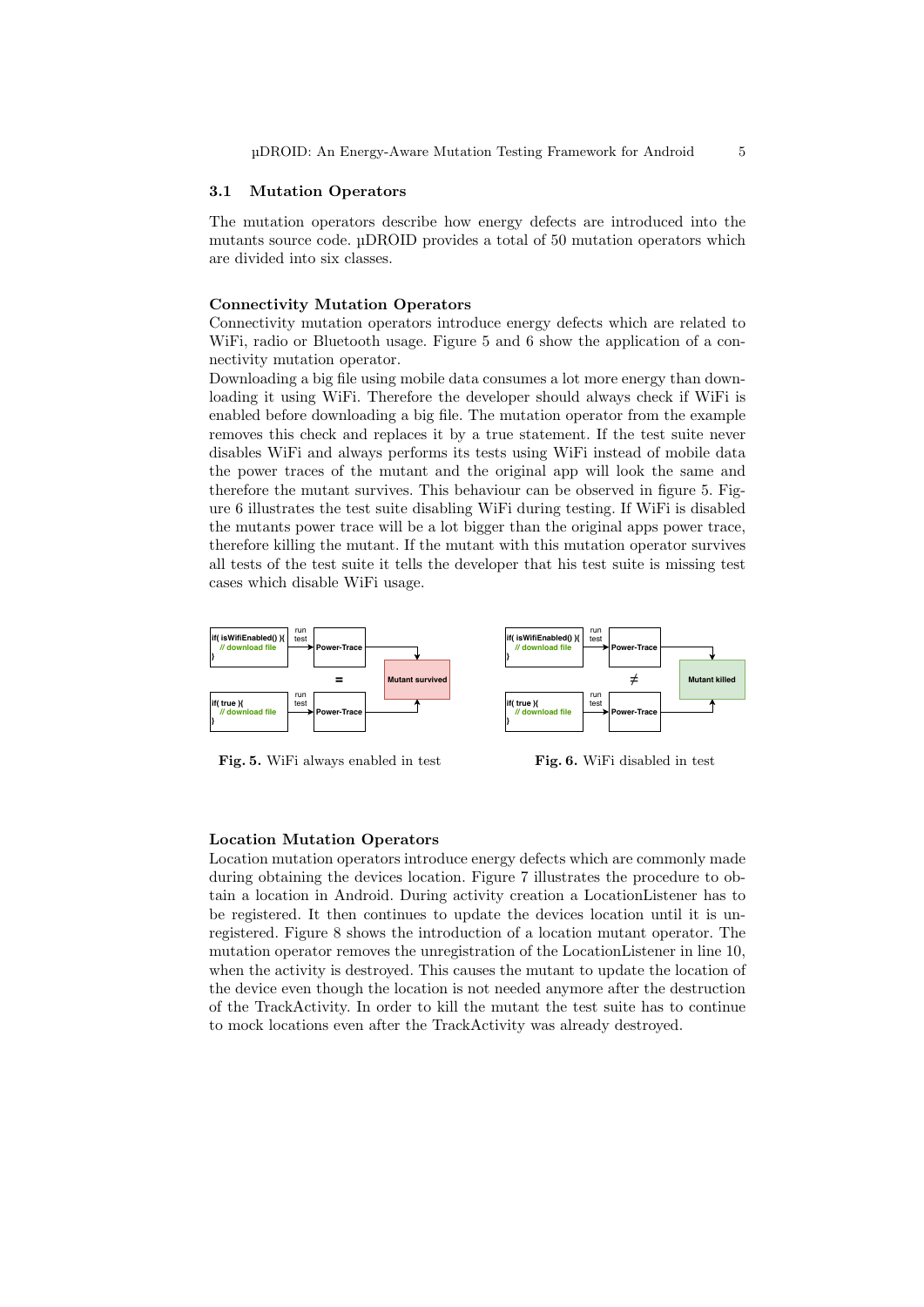```
6 Stefan Schott
 1 public class TrackActivity extends Activity{
           private LocationManager manager;<br>private LocationListener listener;
                       " LocationListener isstener;<br>ted void onCreate(){<br>nager = getSystemService("LOCATION_SERVICE");<br>code for obtaining location
           protected void onCreate(){
                  manager
           f<br>protected void onDestroy(){
                   super.onDestroy();
\begin{array}{c} 10 \\ 11 \\ 12 \end{array}super.onbestroy();<br>manager.removeUpdates(listener);
          \overline{\mathbf{r}}
```
Fig. 7. Original location source code, based on [8]



Fig. 8. Location mutation operator introduced, based on [8]

## Wakelock Mutation Operators

During a wakelock in Android the device or a part of it is kept awake by the app. The device can not go into an idle state during this time. In order for an app to request a wakelock the activity has to register it and after not needing it anymore to unregister it. Wakelock mutation operators are similar to location mutation operators. They remove the unregistration of the wakelock request for each component of the device.

#### Display Mutation Operators

The display is the most power consuming component of a device. That is why energy defects related to the display have to be thoroughly checked. Display mutation operators introduce display related energy defects like setting the screen brightness to maximum or turning off the display timeout completely.

#### Recurring Callback and Loop Mutation Operators

Recurring callbacks are often used to implement repeating tasks in Android. The frequency of these repeating tasks should be related to the current battery level of the device. If the energy level falls beneath a threshold like 15% the frequency should decrease accordingly. Recurring callback and loop mutation operators remove this frequency decrease. In order to kill a mutant which contains a mutation operator of this class the test suite has to perform tests with mocked battery levels.

#### Sensor Mutation Operators

To obtain sensor values in Android a SensorEventListener has to be registered during activity creation and unregistered once sensor values are not needed any more. Sensor mutation operators remove this unregistration similar to location mutation operators. The device keeps requesting sensor values even though the app does not need them anymore and therefore keeps consuming energy. Other mutation operators of this class increase the frequency of sensor value updates.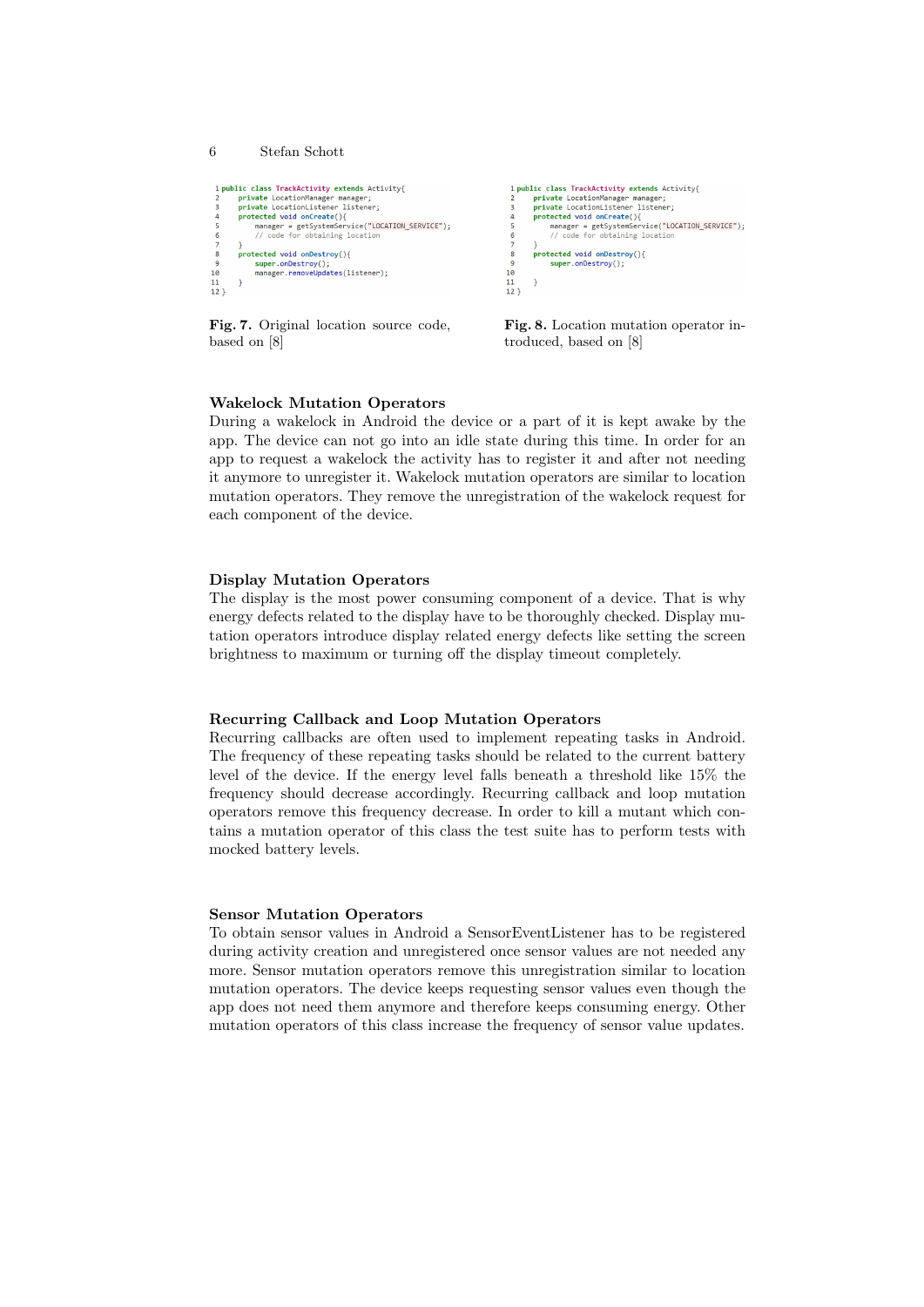#### 3.2 Eclipse Plugin

The eclipse plugin is responsible for the mutant generation. Figure 9 shows the workflow of it. First the plugin takes the source code of the original app and generates the abstract syntax tree (AST) representation of it. Then it modifies the AST according to the rules the mutation operators specify and hereby introduces energy defects into the AST representation of the source code. Finally it then transforms the AST representation back into program code. This program code represents the implementation of the mutant.



Fig. 9. µDROID eclipse plugin workflow

#### 3.3 Runner/Profiler

The runner/profiler is responsible for executing the test suite that is to be evaluated on the original app and each generated mutant version of it. It generates a power trace for each test in the test suite which represents the energy consumption of the individual app version during test execution. Figure 10 shows an example for generated power traces. It shows power traces for an app called Sensorium, which collects several sensor values of the device it is executed on like WiFi usage or the devices current location. Power trace (a) shows the energy consumption of the execution of the original unmodified app. Power trace (b) shows the energy consumption of a mutant of the app which contains the redundant location update mutation operator. It continues to update its location in an unnecessarily high frequency. These redundant location updates can be observed in the power trace. The mutant version of Sensorium has an observably higher energy consumption than the original version.

#### 3.4 Analysis Engine

Comparing the original and the mutant power traces is a tedious and timeintensive task for the developer. The µDROID framework provides an analysis engine which is able to automatically compare power traces and based on this comparison to predict whether the mutant was killed by the test suite or whether it survived. Figure 11 illustrates the workflow of the analysis engine during one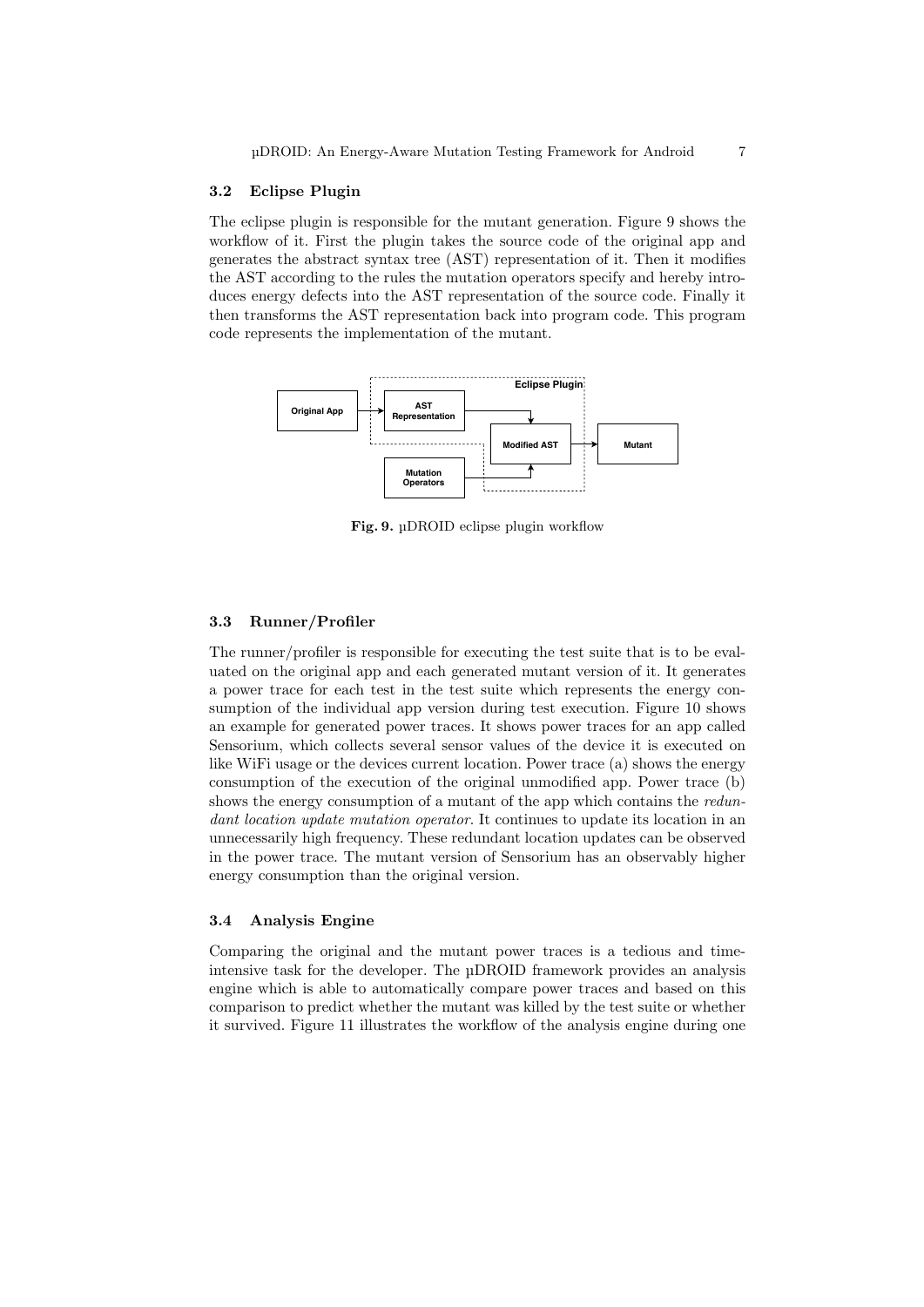

Fig. 10. Power-Traces of Sensorium app [8]

run. This procedure is executed for each test in the test suite. The analysis engine receives the power traces of the mutants and 30 power traces of the original app as input. It selects one representative power trace for the original app to account for fluctuation in the power measurement. After that the analysis engine computes the DTW distance [4] (DTW stands for Dynamic Time Warping. DTW is an algorithm that is used to compare the similarity between two sequences.) of the representative power trace and one mutant power trace. This DTW distance of the original and the mutant power trace then gets compared against a threshold which represents the upper bound of a 95% confidence interval which is calculated from the 30 original power traces. This means that if the DTW distance is lower than the threshold there is a 95% probability that the original and the mutant power traces are the same besides some noise. If the DTW distance is higher than the threshold the analysis engine predicts that the original and the mutant power traces differ which means that the mutant was detected and therefore killed. If it is lower than the threshold the analysis engine predicts that the mutant was not detected and therefore survived. This procedure is then repeated for each of the remaining mutants.



Fig. 11. Single run of the analysis engine

#### 3.5 Mutation Score

The mutation score is the final output of µDROID. It is calculated, based on the results of the analysis engine, as follows:

 $\textit{Mutation Score} = \frac{\textit{\#Mutants killed}}{\textit{\#Mutants}}$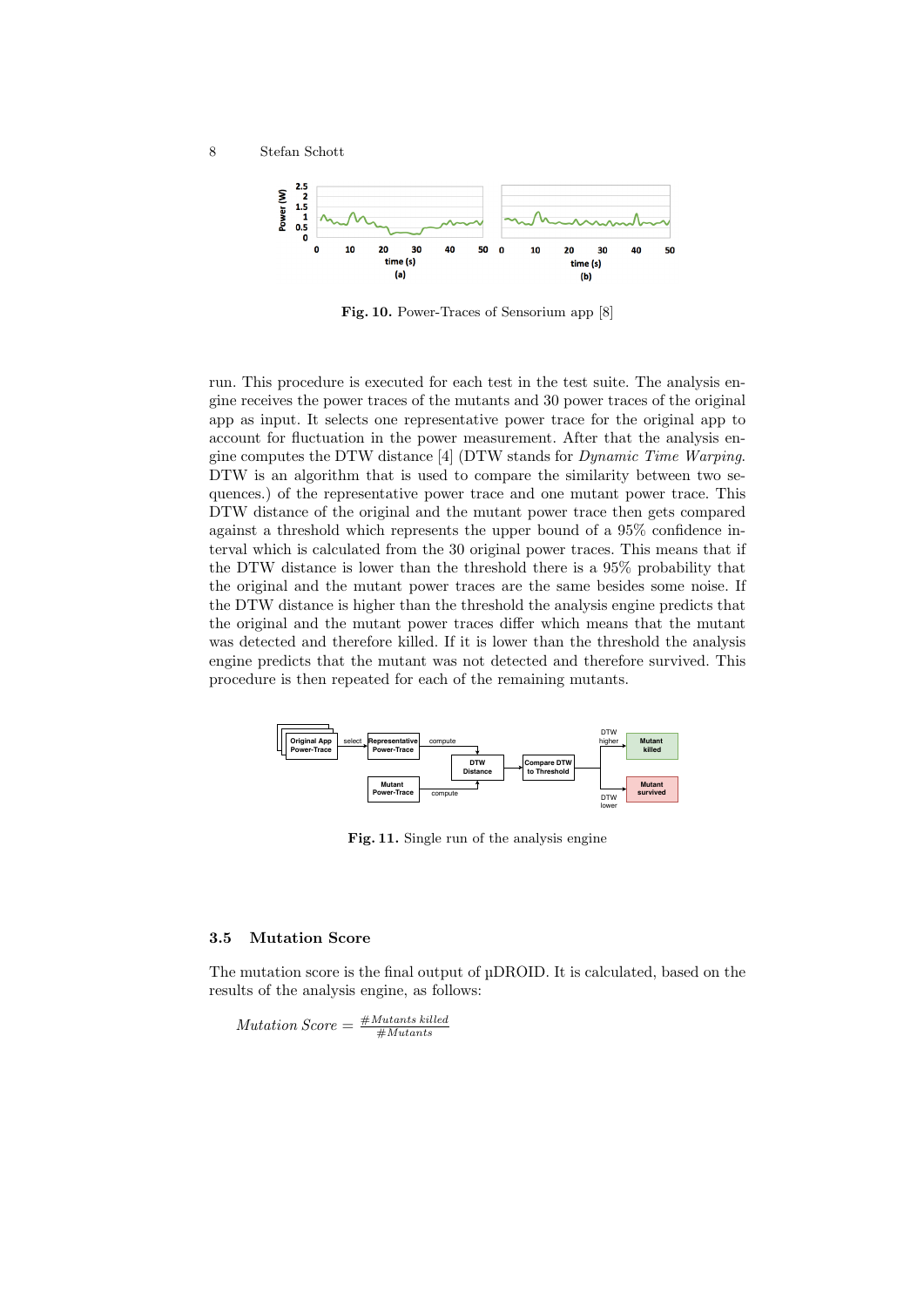It describes the percentage of mutants that have been killed by the test suite. The higher the value, the higher the amount of mutants that were killed in relation to the amount of mutants that were generated. The mutation score indicates how good a test suite's ability of uncovering energy defects is. A high mutation score indicates a really high ability of uncovering energy defects, while a low score indicates a very bad ability of uncovering energy defects.

## 4 Related Work

The µDROID framework is based on a paper [7] that was also released by Jabbarvand and Malek. This paper deals with ways to advance the energy testing of mobile applications. Jabbarvand and Malek propose a three-step plan to create an energy testing framework for mobile applications. The first step is the creation of a energy-aware test generation tool that is able to automatically generate tests which exercise the energy efficiency of mobile applications. The second step is the development of a energy-aware test suite adequacy assessment tool which is capable of evaluating a test suite's ability to uncover energy defects. The third step is the creation of a energy-aware test suite minimization tool which is responsible for reducing the amount of tests that are needed to check the applications energy efficiency in order to save time and resources. µDROID is the tool which is used as the second step of their three-step plan. Besides proposing this three-step plan they also started collecting energy anti-patterns in this paper which are used to construct the different mutation operators used by µDROID.

Currently there is no further work that is based on the µDROID framework, however there is further work [6] from the authors of  $\mu$ DROID, Jabbarvand and Malek which continues to focus on the advancement of energy testing of mobile applications. In [6] they present the COBWEB framework which is a tool that uses a search-based algorithm to automatically generate energy tests for Android. The COBWEB framework is used as the first step of their three-step plan to advance energy testing for mobile applications.

There are several other proposed mutation testing frameworks which focus on functional correctness instead of energy efficiency. Just [10] proposes a mutation testing framework called Major which is a functional correctness testing framework for Java. Deng et al. present a mutation testing framework in [5] which is a framework for functional correctness testing for Android. They provide five classes of functional correctness mutation operators. Four of them cover Android specific app elements while the fifth covers common mistakes from Android developers.

# 5 Conclusion

This paper presented the energy-aware mutation testing framework µDROID. A framework which is able to assess the quality of a test suite's ability to uncover energy-related defects. Since there is currently a lack of energy testing tools